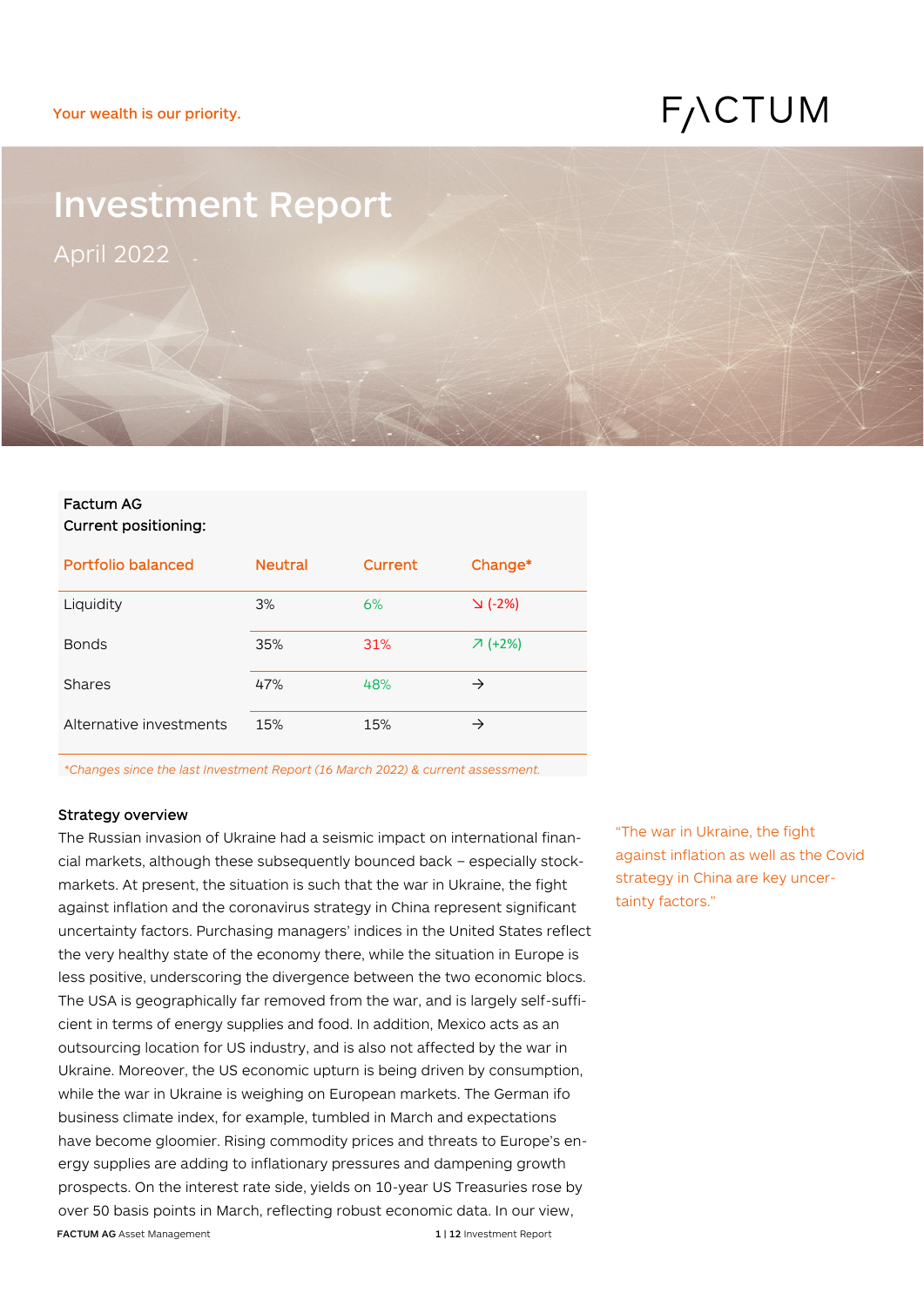however, a further increase in the coming months is doubtful. It ultimately depends on the development of inflation and associated expectations. Global stockmarkets have recovered significantly since the start of the war, with the World Equity Index, for example, trading around 8% higher after bottoming out in early March.



Inflation figures, further stoked by the war in Ukraine, have led to a sharp rise in interest rates at the global level (for example in the USA: the yield to maturity on 10-year Treasuries rose from 1.51% at the end of 2021 to reach 2.58% on 07 April 22). Current events (undermining of purchasing power due to inflation, loss of fiscal support) mean that a weakening of the US economy in the second half of the year cannot be ruled out. This is likely to have an impact on current interest rate forecasts amongst investors. We are taking advantage of the more attractive interest rate levels to reduce our long-standing underweight in bonds, at the expense of the cash ratio. For all reference currencies, the adjustment is being made by means of a passive component in world bonds.

Following the initial "state of shock" at the start of the war, which was accompanied by increased volatility, the investment crisis as well as the start of talks to find a solution through diplomatic channels led to a strong rebound on stockmarkets. The US stockmarket in particular was able to recover a large proportion of its losses. In view of the rapid rebound as well as the persistent latent risks and imponderables, at the end of March we sold the part of the equity exposure that we purchased at the beginning of March. Most of the rebalancing was carried out through the world equities segment.

# "We took advantage of the more attractive interest rate levels at the beginning of April to reduce the underweight in bonds at the expense of the cash ratio."

"Rebalancing the equity ratio – at the end of March we sold the part of the equity ratio we bought only at the beginning of March."

#### **FACTUM AG** Asset Management **2 | 12 Investment Report**

# **FACTUM**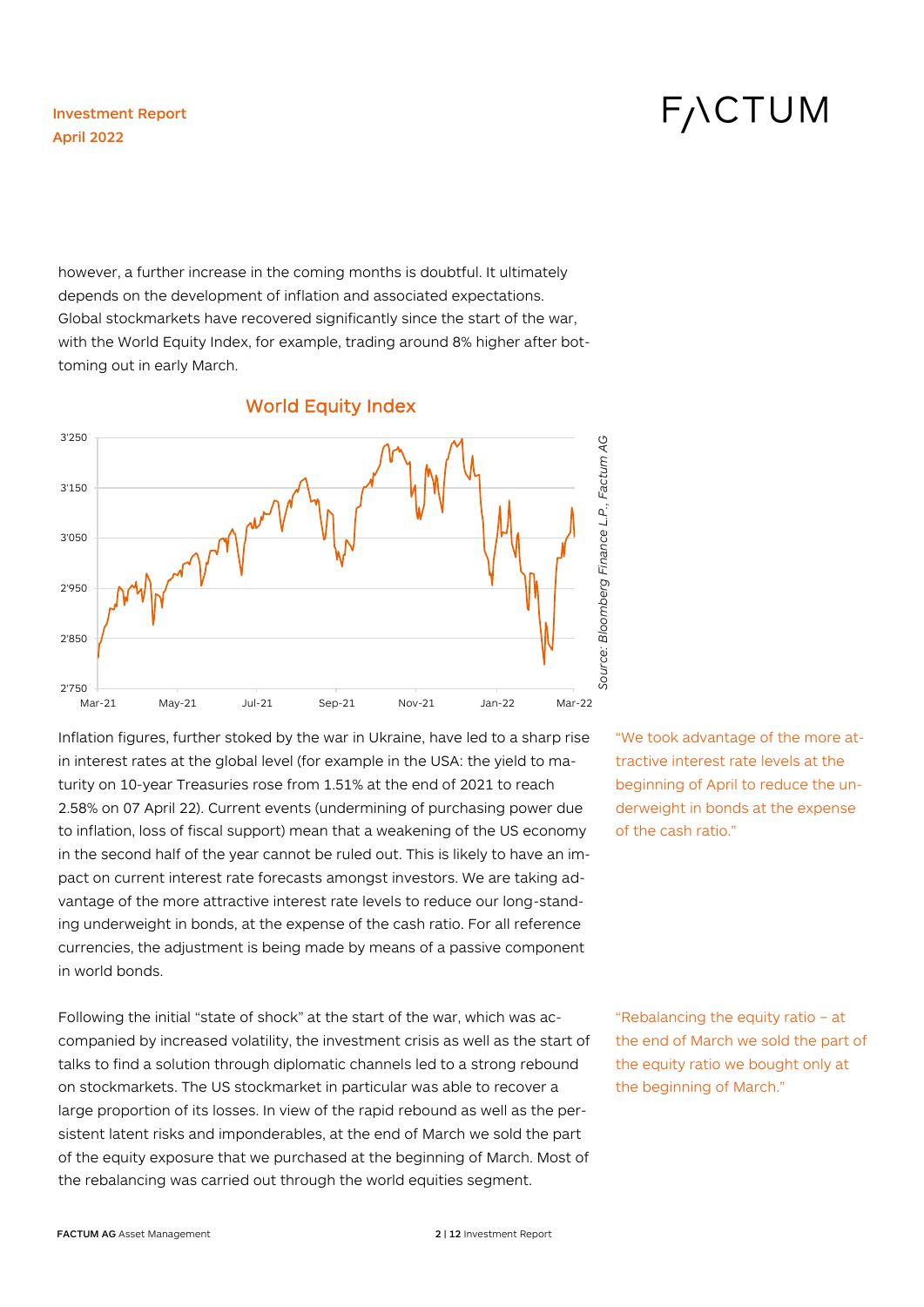# **FACTUM**

In addition to rising interest rates brought about by the crisis, the emerging market bond investment segment was disproportionately impacted by the widening of risk premiums. Sanctions imposed on Russia led to a previously ubiquitous debtor first suffering a massive credit rating plunge (from BBB to CCC-) and later dropping out of the relevant bond indices. In addition, there was a massive sell-off of government bonds throughout the region, even in countries that were not directly affected (such as Serbia, Romania, Bulgaria, Macedonia, Armenia, etc.). The fund we deploy (Barings Emerging Markets Sovereign Debt Fund) was also affected by this market turmoil. Following discussions with the manager and an in-depth review of the positioning, we decided to increase the exposure back to the original ratio. The yield to maturity within the fund is currently in the region of 7%.

Against the backdrop of the above, we are starting the second quarter of 2022 with an overweight of the liquidity ratio. We will merely be making interim allocations to protect the capital base or to take advantage of investment opportunities that may arise. On account of the interest rate situation, we are underweighted in the bond field. To achieve acceptable returns, we are investing in a mix of government and corporate bonds and inter alia use funds with active duration management. We took advantage of the more attractive interest rate levels at the beginning of April to reduce the underweight in bonds at the expense of the cash ratio. We have neutrally weighted inflation-protected bonds and emerging market bonds. The equity ratio is marginally overweighted. In our view, maintaining a balance between "growth" and "value" stocks makes good sense. We have neutrally weighted alternative investments. For diversification reasons, we still consider the inclusion of hedge funds in the portfolio to be adequate. In addition, we have invested a portion in global real estate stocks with attractive returns under the heading of alternative investments. The gold position has proven to be a diversifier and remains a fixed portfolio component, not least against the background of the current geopolitical situation. A detailed breakdown of our current positioning is shown on page one.

"Rebalancing bonds – increasing the exposure to the original ratio."

"What is our positioning as we go into the second quarter of 2022?"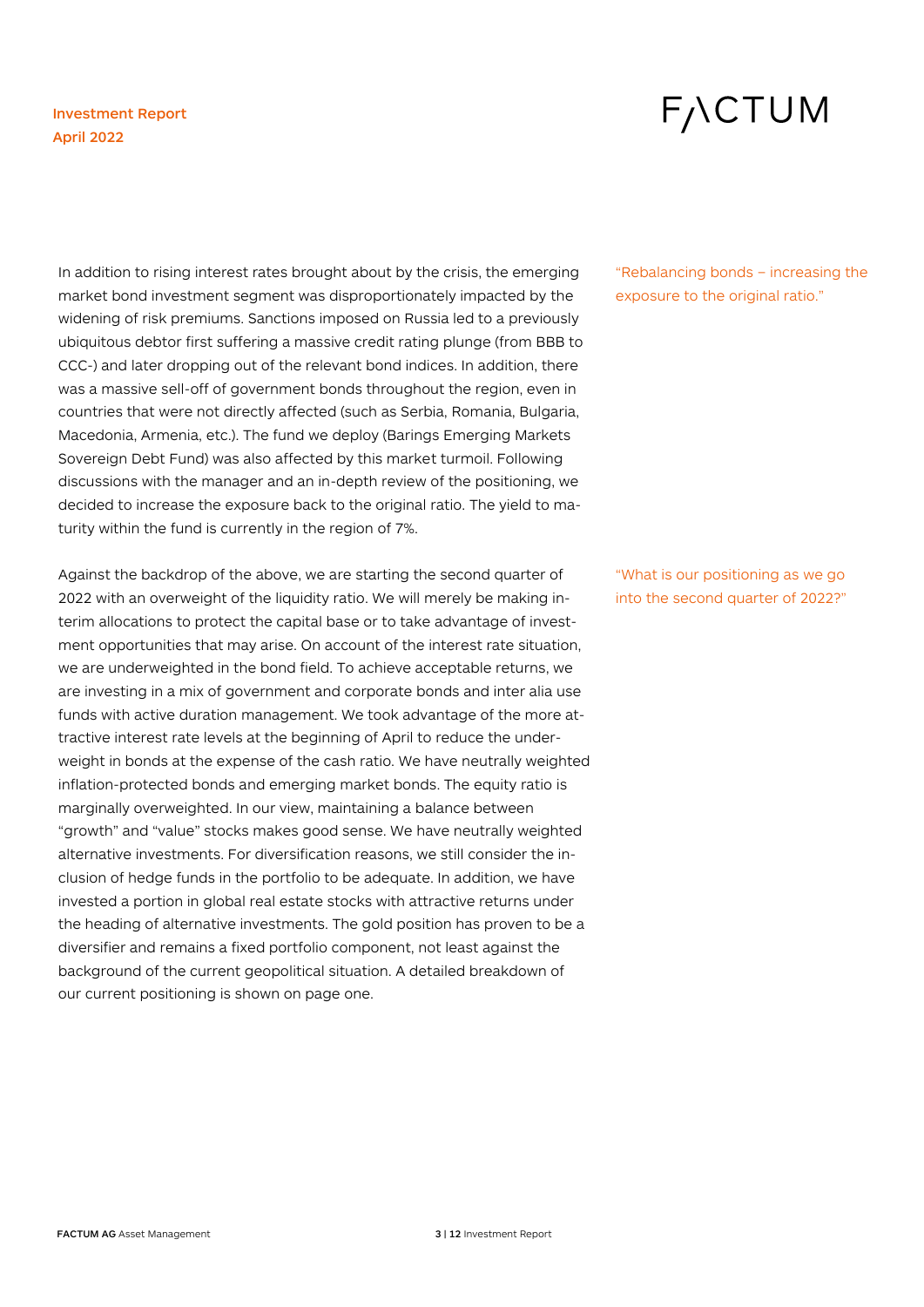# **FACTUM**

#### **Politics**

The human suffering caused by the war in Ukraine is painfully presented to us every day in the media. Geopolitically, Russia's invasion is leading to a realignment between East and West. Within this context, the major power China is likely to weigh its options with great care. One option might be for China to build on the friendship that existed with Russia before the war broke out. Alternatively, America and Europe could also encourage China to break with Russia. A third and realistic scenario is that China is driven primarily by selfinterest. The current war poses uncontrollable risks for China, and for this reason Chinese support for Russia is likely to be constrained. In relative terms, the Russian market is small, and Chinese companies will not want to risk losing business with the West.

The way the war in Ukraine eventually plays out might show China how to win the contest for world domination with the USA, and in particular for supremacy in Asia. China will keep a close eye on how successful and hard-hitting the Western sanctions on Russia turn out to be. Unlike Russia, China has the economic power to assert itself and to flex its muscles. All these aspects will be taken into account in China's assessment some time in the future, when the question of Taiwan comes up. The island of Taiwan lies about 150 kilometres off China's coast and has 24 million inhabitants. Beijing insists that there is only one China and that Taiwan is a breakaway part of it. A possible military conflict over Taiwan would have much more dramatic consequences for the global economy than the current war in Ukraine.

China policy is set to remain a balancing act between conflicting interests for many years to come. Despite the realignment of regional blocs, however, it is important to remember that there are still key issues such as climate change that can only be solved collectively. In the case of Europe, it is worth asking how the Old World got itself so dependent on America for security and so dependent on Russia for energy over the past 70 years. The answer is undoubtedly that it was convenient and, of course, cheap. Inexpensive gas combined with streamlined military capabilities helped build prosperous economies with well-structured welfare states. The Russian invasion of Ukraine has been a painful reminder for Europe that it needs to start thinking in geopolitical terms. Tremendous energy dependence exists, and the military needs massive catch-up investment. Practically no NATO country in Europe would be able to conduct a war against Russia.

"Cold War 2.0 – relations between East and West are being shaken up by the war in Ukraine."

"It will be fascinating to see how China behaves on the Taiwan issue in the medium term – Beijing sees Taiwan as a breakaway province."

"How could Europe have become so dependent on the US for security and on Russia for energy?"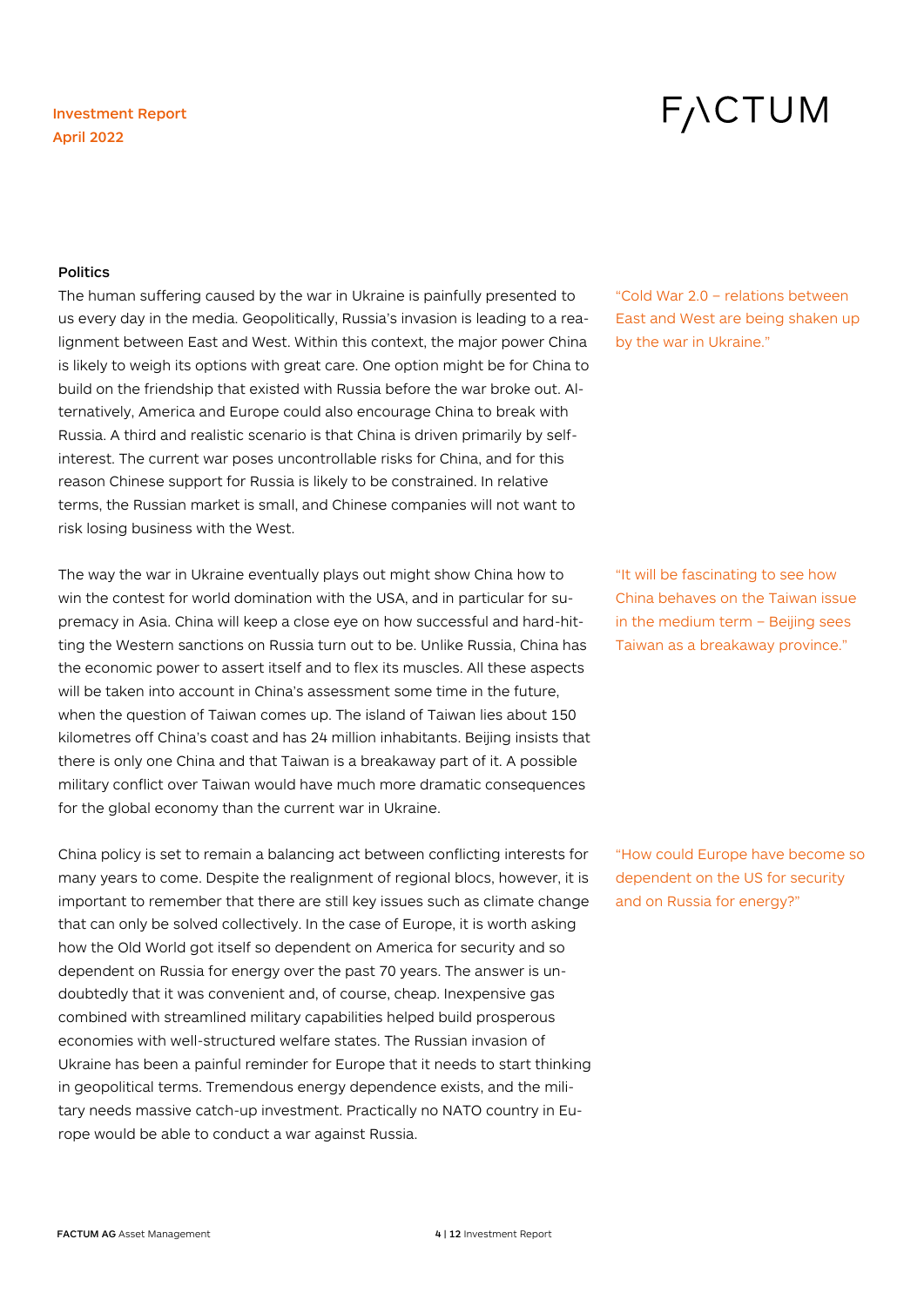# F<sub>/</sub>\CTUM

#### Economy

Inflationary pressures remain very high and are not limited to energy prices. For example, inflation in the Eurozone rose significantly again in March and currently stands at 7.5%. The core rate, which excludes energy and food prices, is significantly lower at 3%, but nevertheless well above the ECB's target of 2%. In the US, inflation figures for March will be published in mid-April. These are expected to show that inflation has soared well above the 8% mark. Moreover, the US core inflation rate of 6.4% is already very high. The US Federal Reserve has clearly stated that it intends to raise the base rate at each of the six remaining meetings this year, whereby rate steps of 50 basis points cannot be ruled out. At the press conference that followed the last meeting of the Federal Open Market Committee, Fed Chair Powell had also described the US labour market as being "unhealthily tight". Recent data has provided further evidence of this. For example, the number of job vacancies in February again exceeded 11 million, which shows that companies are still having great difficulty finding enough staff to fill their vacancies. This is also supported by signs that many Americans are continuing to quit their jobs in order to take up better-paid employment.

Inflation is unlikely to ease in the next quarter – assuming that geopolitical tensions persist and supply chains remain interrupted – even if commodity prices remain at today's levels or perhaps return to pre-war levels. The war in Ukraine is reinforcing already-existing de-globalisation trends as well as the problem of supply bottlenecks. In addition, the Chinese government's zero-Covid strategy is worsening the supply chain issue, and a move away from this strategy is not anticipated any time soon. Recent purchasing managers' survey results indicate that delivery times have continued to lengthen.

Economic data coming out of Europe demonstrates that the war in Ukraine is having an impact on sentiment indicators. Economic confidence, for example, fell significantly in March to its lowest level in eleven months. Worsening sentiment is mainly attributable to the slide in consumer confidence. Uncertainty among consumers is currently very acute, which is why the momentum of private consumption is likely to weaken significantly. In the industrial sector and retail trade in particular, the outlook has clouded markedly, while the current situation has changed only marginally. Sentiment within the service sector, on the other hand, brightened somewhat due to the lifting of coronavirus restrictions.

"Inflation hits new highs."

"The factors currently driving inflation are complex."

"The war in Ukraine is having an impact on European economic data."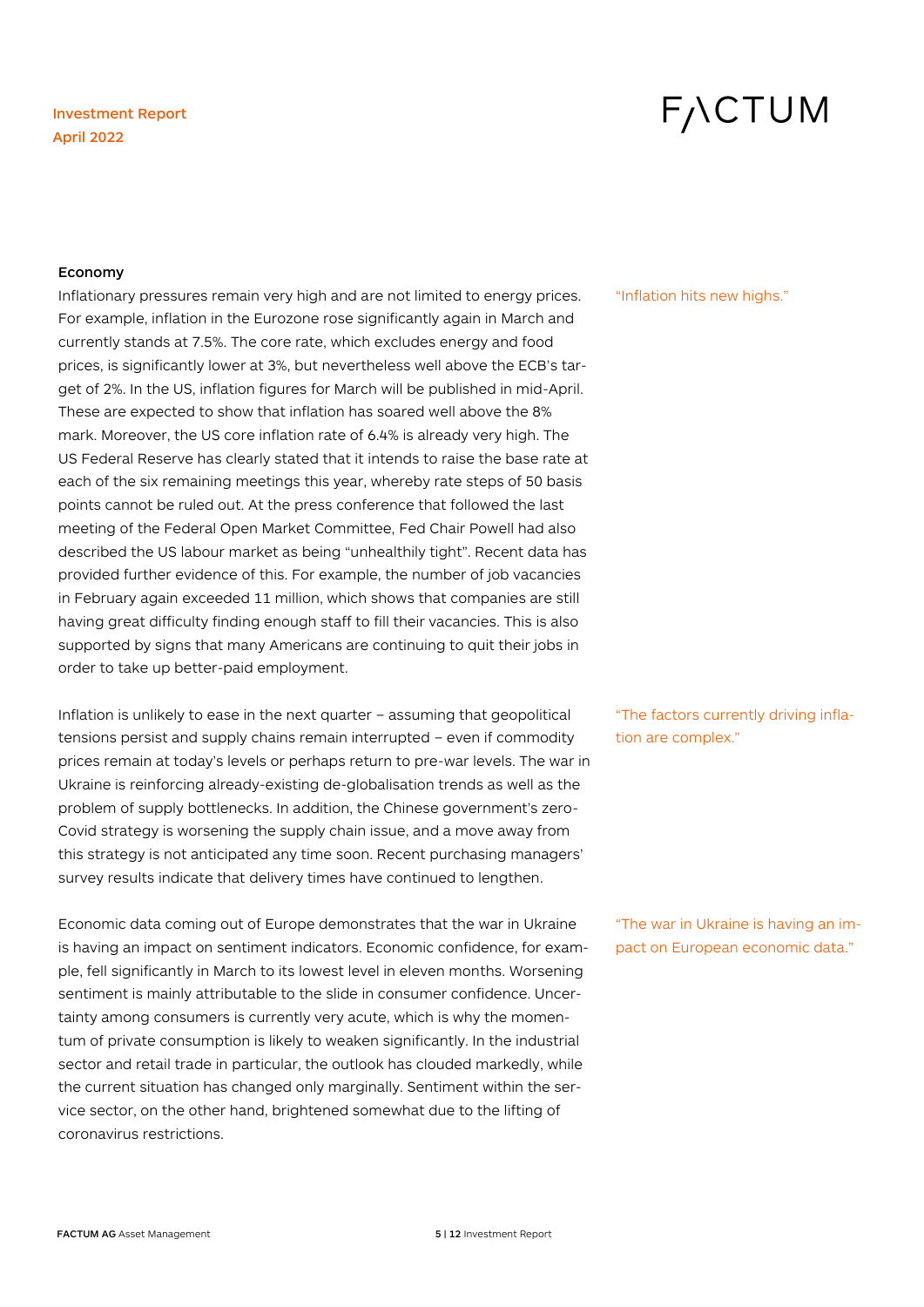# **FACTUM**

In the United States, by contrast, consumers are holding up better. This is mainly due to the fact that employment growth remains strong, coupled with the relatively robust state of the economy. The outlook for households, on the other hand, has continued to deteriorate and was gloomier than at any time in the past eight years. This has also been brought about by record high inflationary expectations, which has undermined the financial outlook for households. Despite this, households have not reduced their consumption significantly of late. This is probably because they had been able to build up savings. Thanks to a strong January – consumer spending at the start of the year has again been revised sharply upwards – real consumer spending is also likely to have grown quite robustly in the first quarter, making a solid contribution to GDP growth.

In China, the downside of the zero-Covid strategy is the significant deterioration in purchasing managers' indices. The severe measures being used to contain the spread of the virus caused the PMI Composite, which tracks the overall economy, to fall from 51.2 to 48.8 points, the first time it has been in the contraction zone since last August. While industry shrank only slightly, the service sector – which entails more face-to-face contacts – experienced a sharper decline.

#### Equity markets

The war in Ukraine together with the imposition of more restrictive monetary policies have been the "game changers" in the current investment year. Russia's invasion of Ukraine is likely to have come as a surprise to most market watchers. Thereafter, trading was decidedly jittery. For example, European equities, see chart below, dropped by some 19 percent at their peak. At the same time, volatility spiked. In recent years, this has only been surpassed during the 2008 financial crisis and the 2020 pandemic. As so often in the past when military conflicts have broken out, there was a rapid rebound. The Swiss stockmarket, for example, which has a defensive profile, has gained around 10% since bottoming out at the beginning of March. The war and the monetary policies pursued by major central banks are likely to have a significant impact on the performance of stockmarkets over the coming months. It seems unlikely that military tensions will ease any time soon. Due to the strong recovery in March, we believe there is only limited potential for sustained higher equity prices.

"In contrast to Europe, the economic situation in the US is very different."

"The impact of the zero-Covid strategy is a strain on the Chinese economy."

"The war in Ukraine together with more restrictive monetary policies have been the game changers in the current year."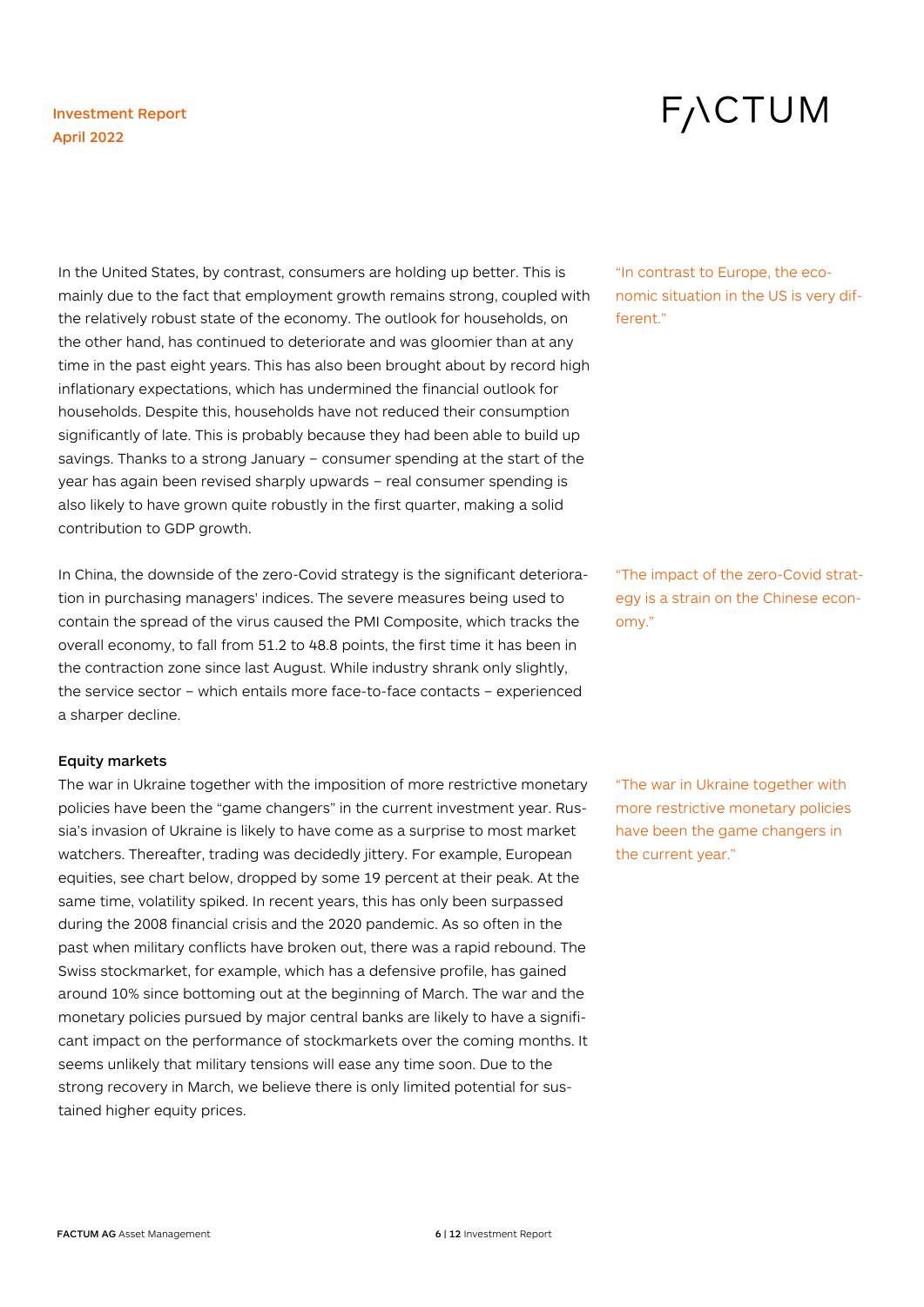F<sub>/</sub>\CTUM



Stiff economic sanctions against Russia and rising energy prices are putting financial stocks and cyclical consumer shares under huge pressure. In recent years, Ukraine has become a supplier for the automotive industry in Europe, producing cable assemblies. According to estimates, the current squeeze on supplies is leading to a production shortfall amounting to three percent, with European manufacturers being hit hardest.

#### Bond markets

There was news from the US Federal Reserve in mid-March. For the first time since 2018, it raised its base rate by 25 basis points. All members of the Federal Open Market Committee voted in favour of the rate hike, with the exception of James Bullard, who called for a 50 basis point increase. The Federal Reserve also left no doubt that, despite current geopolitical events, the fight against inflation is a top priority and stated that further interest rate hikes were both appropriate and set to follow. The dot plot depicting the monetary watchdog's rate hikes unequivocally underscores this goal. Indeed, projections suggest that there will be eight rate hikes in the current year with a May rate move that is likely to amount to 50 basis points.

It is paradoxical: While equities have recovered significantly since the beginning of March – the SMI in Switzerland gained around 10% over this period – bond prices remain under pressure. The reason for this remarkable development, of course, is rising interest rates: The prospect of a series of rate hikes has pushed the yield on 10-year US Treasury bonds from around 1.50% at the end of 2021 to 2.34% at the end of March 2022.

"Financials and consumer cyclicals under pressure."

"Fed is planning a rate hike at each meeting this year."

"Unlike equities, bond price slides have not recovered."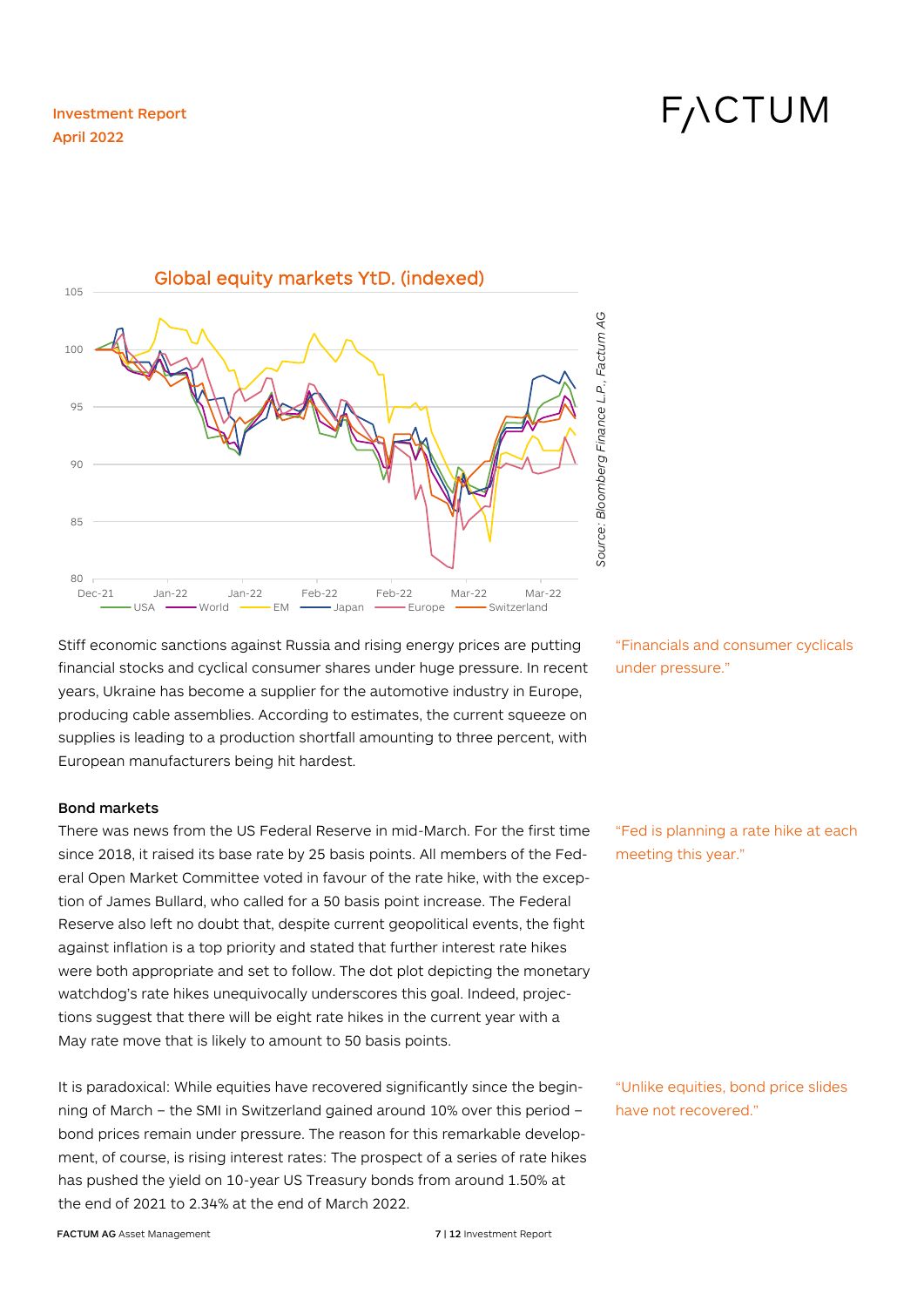# **FACTUM**



### Yield on ten-year US treasuries in %

As a consequence, bonds have suffered price losses this year. Corporate bonds, where investors are compensated not only for the interest rate risk but also for a credit risk, show even bigger price losses. With a globally diversified ETF in high-quality corporate bonds, investors are now some 7% in negative territory since the beginning of the year. In the case of emerging market bonds, investors actually lost over 8% in Swiss franc terms. Will this price slide continue and are bonds attractive at the current level? Well, this is not a simple question, but is strongly related to what assumption one makes about the inflationary outlook. What seems increasingly clear is that traditional portfolios with 60% equities and 40% bonds will have a tough time. This mix has proven successful for decades, not least in view of interest rates, which have declined over the last 40 years. For this reason we favour a broad mix of liquidity, bonds, equities and alternative investments.

#### **Commodities**

There has recently been a welcome easing of pressures on the oil market. The US announcement that it would be releasing strategic oil reserves on an unprecedented scale resulted in a significant drop in prices. The US government is looking to make an average of one million barrels of crude oil available each day throughout the next six months, that is to say a total of 180 million barrels. This would eliminate any oil market supply bottlenecks in the second quarter, and would even mean a supply surplus in the third quarter – based on the IEA's current supply and demand forecasts. At the same time, the US government announced new measures to boost domestic oil production. The release of strategic reserves is intended to bridge any supply shortfalls until the end of the year, by when domestic production is expected to

high-quality corporate bonds, investors are now some 7% in negative territory since the beginning of the year."

"With a globally diversified ETF in

"Release of substantial volumes from US strategic oil reserves trims oil prices."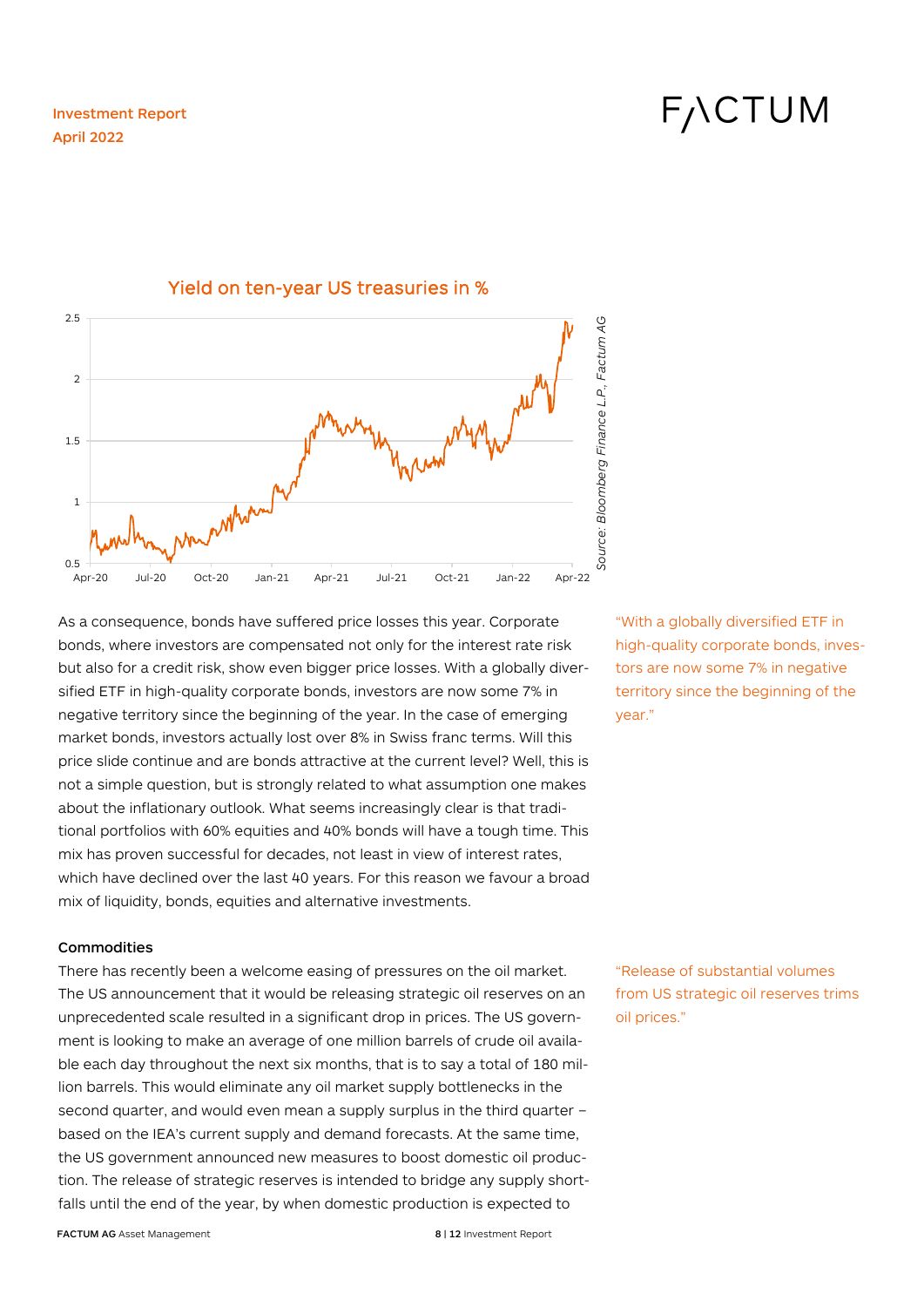# **FACTUM**

have been ramped up. The release of oil reserves has been coordinated with international partners. As a consequence, the oil price (WTI) fell below the USD 100 mark for the first time since mid-March. There is therefore another USD 10 to go before oil prices have returned to the levels they had before the onset of the conflict. The release of emergency reserves should help at least to partially offset the loss of Russian oil supplies brought about by the war in Ukraine and should stop oil prices spiking. Russia is the world's third largest oil producer, with an output of around 5 million barrels of crude oil and around 2.85 million barrels of petroleum products per day.



## Oil price (WTI)

In the interim, following the first 25 basis point rate hike in March and sustained elevated commodity prices, expectations for further rate hikes have risen significantly. For 2022, the market is expecting eight interest rate steps, taking this to 2.50%. In combination with longer-term inflationary expectations, which are markedly below the levels currently being recorded, real interest rates have probably bottomed out in the present cycle. Geopolitical hotspots remain and can be expected to make gold additionally attractive if the various situations deteriorate. In our view, the pros and cons balance each other out, which is why we have given gold a neutral weighting, i.e. 3% in a portfolio with a balanced profile. Within the portfolio context, gold, which is trading around 6% higher this year as at the end of March, has helped us cushion losses on the bond and equity sides.

After an extended "dry spell", our exposure to gold mines, which we sold at the end of February after it had outperformed world equities by around 20% in 2022, has paid off.

"Our current gold allocation accounts for three percent of a managed portfolio with the balanced strategy."

"Divestment of our gold mining exposure at the end of February."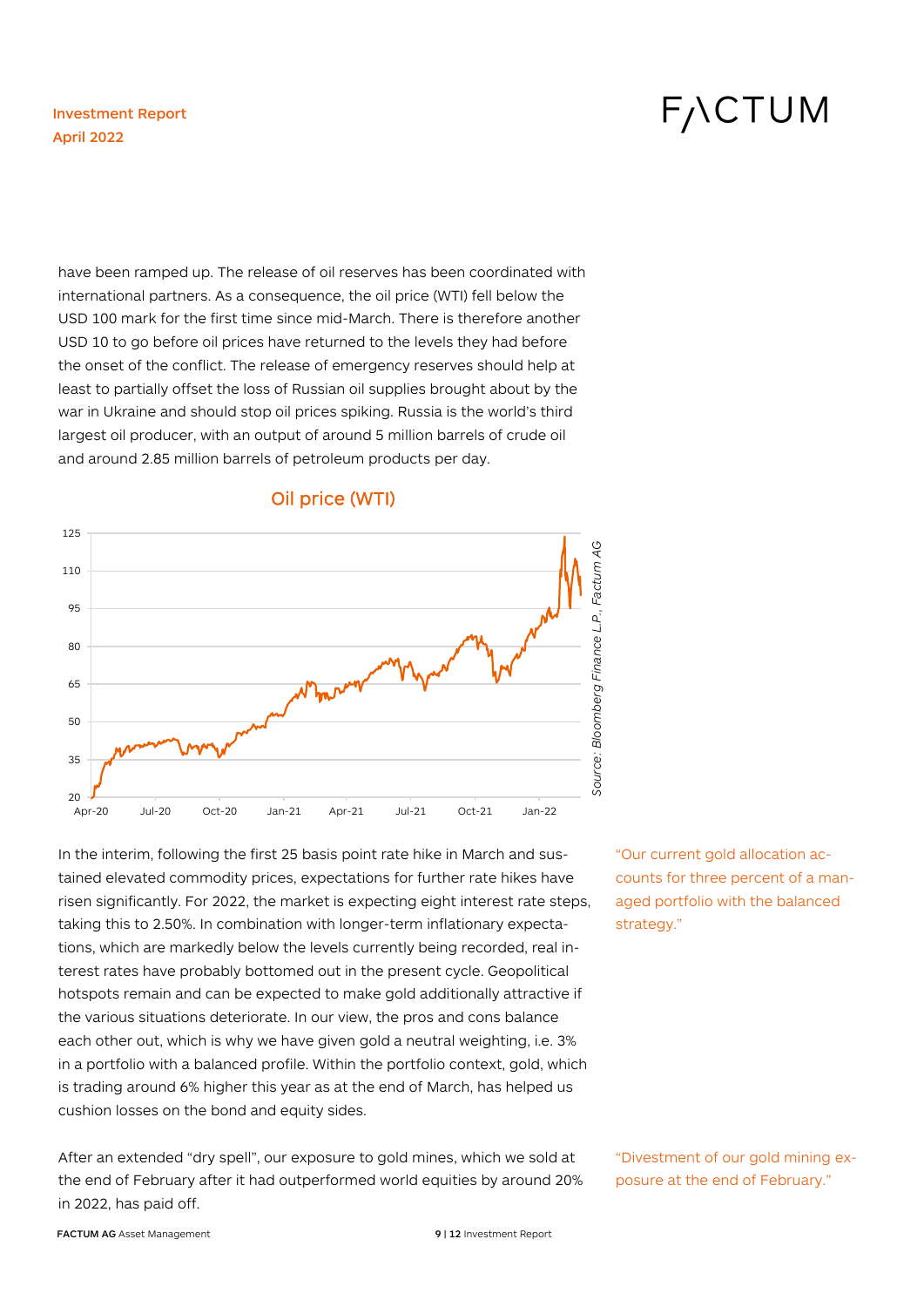# **FACTUM**

Furthermore, we have been exploring an exposure to the metals & mining sector in recent weeks. The arguments for an exposure are multi-faceted: geopolitical tensions, supply bottlenecks, rising inflation, the shift away from fossil fuels (decarbonisation and electrification, which requires huge amounts of copper, aluminium, nickel etc.). However, for reasons of timing – passive ETFs have gained around 30% in this sector this year – we are inclined not to invest at present and are waiting for a more attractive entry opportunity. This might occur if there is an easing of military tensions in Ukraine.

#### **Currencies**

Russia's brutal intervention in Ukraine and its consequences have once again turned the US dollar and the Swiss franc into safe-haven currencies. Both have gained significantly against the euro, against the currencies of Eastern European states and especially against the rouble in recent weeks. At one point, the rouble lost fifty percent of its value due to the massive sanctions imposed by the West, while the currencies of Hungary and Poland each lost around ten percent and the euro around four percent. The Swiss franc actually reached parity with the euro in the first week of March. Given the ongoing geopolitical uncertainties, the extremely loose monetary policy in Europe (despite the high rate of inflation), Switzerland's enormous credibility, as well as the country's low public debt and chronic current account surplus, the strength of the Swiss franc is probably justified.

The US dollar is currently benefiting from several factors. On the one hand, there are the current uncertainties on international financial markets brought about by the war in Ukraine. This is prompting an increasing number of investors to position themselves more defensively. In the case of major American institutional investors, this means tactically taking leave of foreign investments and parking the money in the domestic market instead. The other important aspect is that, despite all the geopolitical turmoil, the US Federal Reserve is set to take its foot off the monetary policy accelerator in the near future. With inflation pushing towards 8%, it will be raising its key interest rate in a number of steps. Despite the fact that the US dollar has lost almost 80% of its value against the franc over the past 50 years, nine-tenths of all global foreign exchange transactions are still conducted via the dollar and two-thirds of all currency reserves are denominated in dollars. Furthermore, more than 50 percent of all international loans, debt securities and commercial transactions are settled using the "greenback", along with about 40 percent of international payments.

"Exploring an investment in the metals & mining sector."

"The US dollar and the Swiss franc are seen as safe havens."

"The US dollar is presently benefiting from several factors."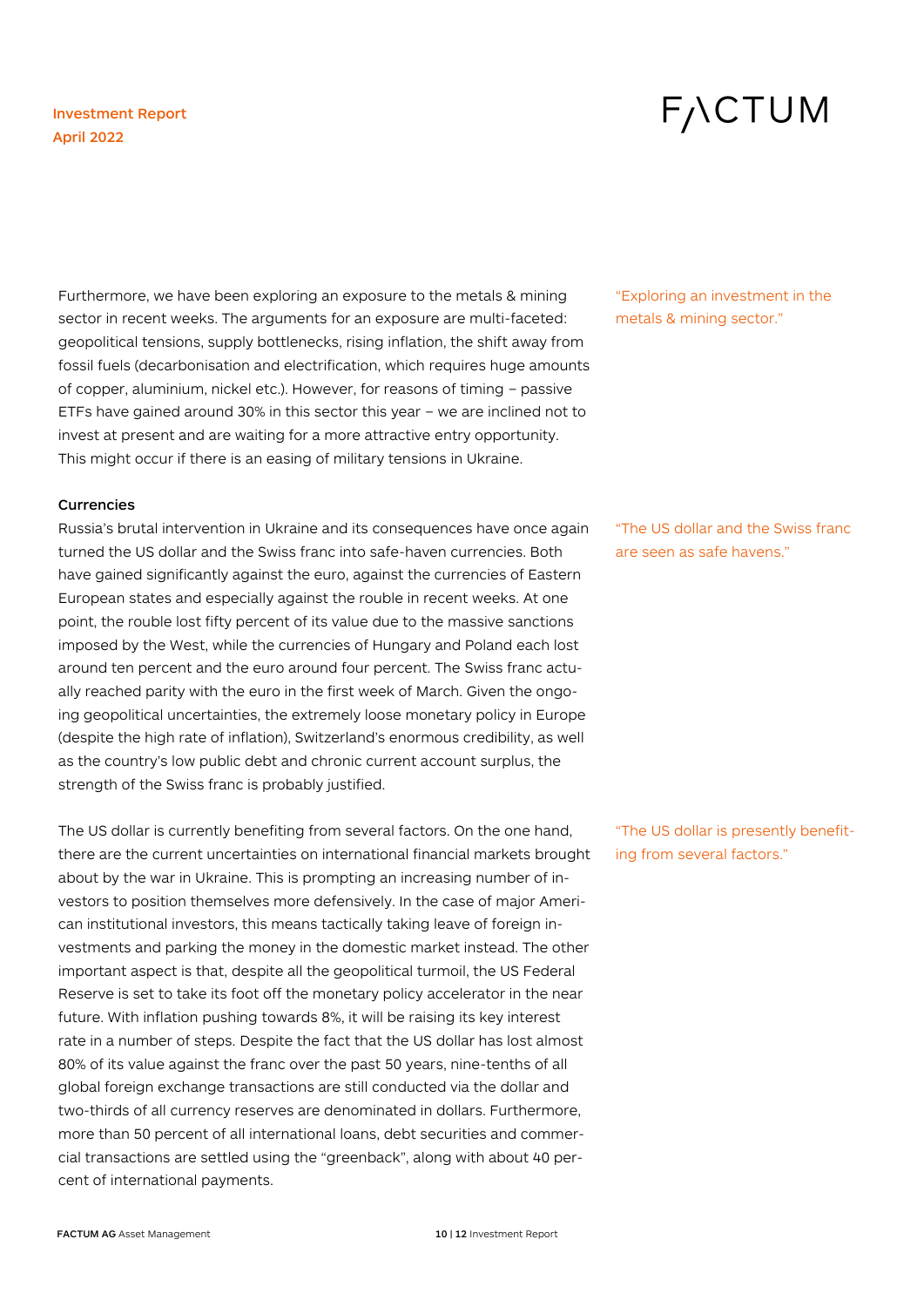F<sub>/</sub>\CTUM